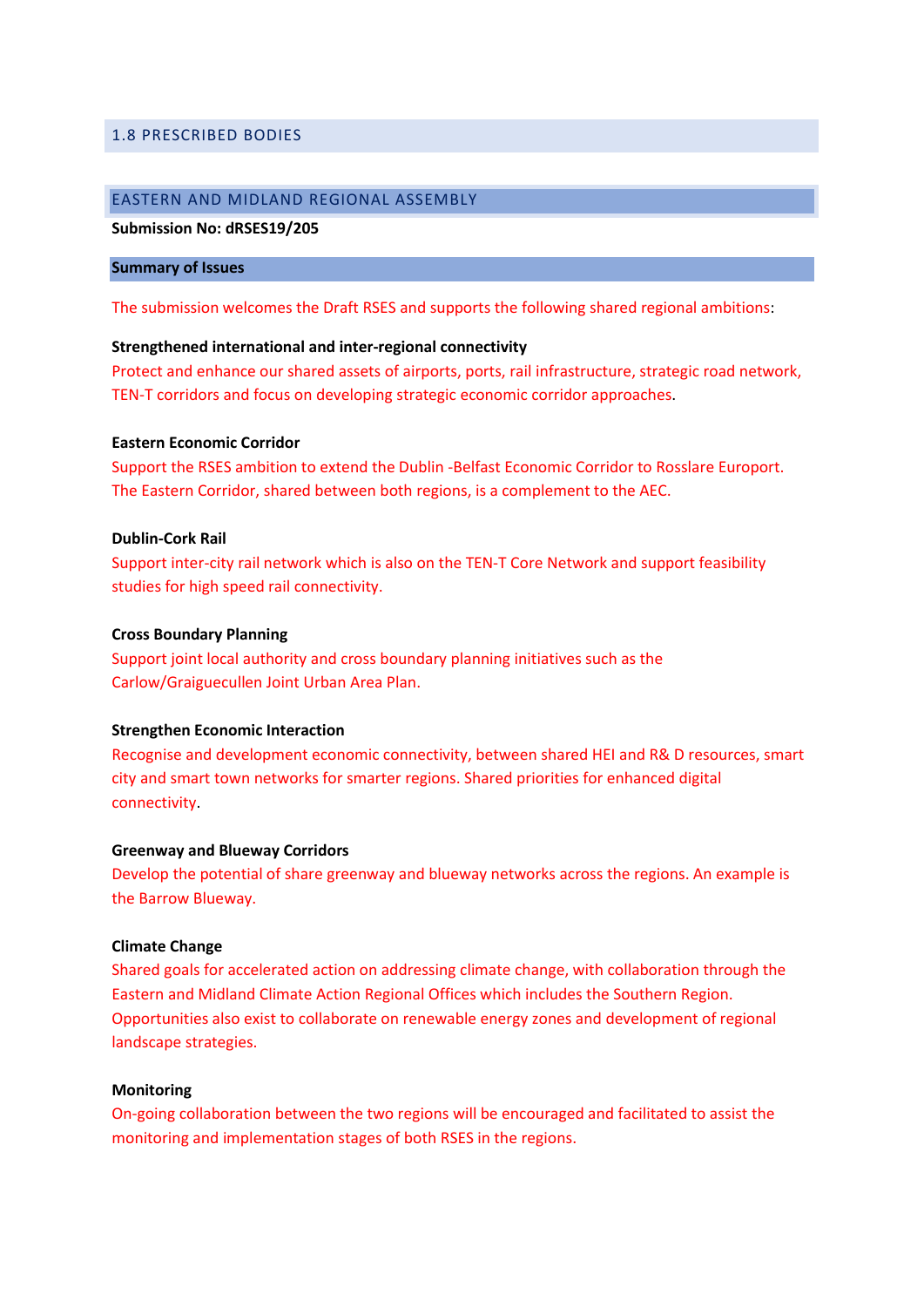#### Response

The acknowledged shared regional attributes and opportunities for shared initiatives is welcomed for strengthened co-ordination between the regions. The recommendations support the RSES and will further strengthen the narrative and the effectiveness of RPO's. The recommendations of the submission can be reflected in editing of the draft RSES.

Refer to the responses outlined in the Directors Report for each Chapter which address the issues raised above and issues detailed in the submission.

### Recommendation

Strengthen the narrative in the sections referenced in the Director's Response by amending text and inserting new text in RSES chapters as per the recommendations made in the Directors Response

# NORTHERN AND WESTERN REGIONAL ASSEMBLY

#### Submission No: dRSES19/41

### Summary of Issues

The submission welcomes the Draft RSES and supports the following shared regional ambitions:

#### City and Metropolitan Area Collaboration

The NWRA welcome the settlement strategy places emphasis upon the consolidation of urban centres of scale, including Waterford, Cork and Limerick which together with Galway City shall complement the role of Dublin. Members acknowledged the need for both the RSES for the NWRA and SRA to emphasise the need for intra-regional connectivity as a key issue for each region. It is acknowledged both RSESs should include an objective to strengthened collaboration and partnerships between the metropolitan areas of Cork, Limerick-Shannon and Waterford with Galway and the Regional Centres of Sligo and Letterkenny to achieve regional parity with Dublin.

## The Atlantic Economic Corridor

The Atlantic Economic Corridor (AEC) is acknowledged as an economic growth enabler which is a shared opportunity to be harnessed for the benefit of both regions. The economic reach of the AEC needs to be strengthened through enhanced connectivity (digital and transport) to enable the corridor.

### Interactions with Galway Metropolitan Area

The influence of the Galway City Region is extensive. It is noted that Limerick-Shannon MASP Policy Objective 8 seeks to deliver effective planning and investment into the Galway-Ennis-Shannon-Limerick (GESL) Economic Network. It is noted that the excellent public transport connections along the GESL and strengthened interaction with the Shannon Estuary, North Kerry and Kerry Knowledge Triangle are included in this objective. The NWRA is supportive of this collaborative approach and is mindful of it being reflected within the RSES for the N&W region.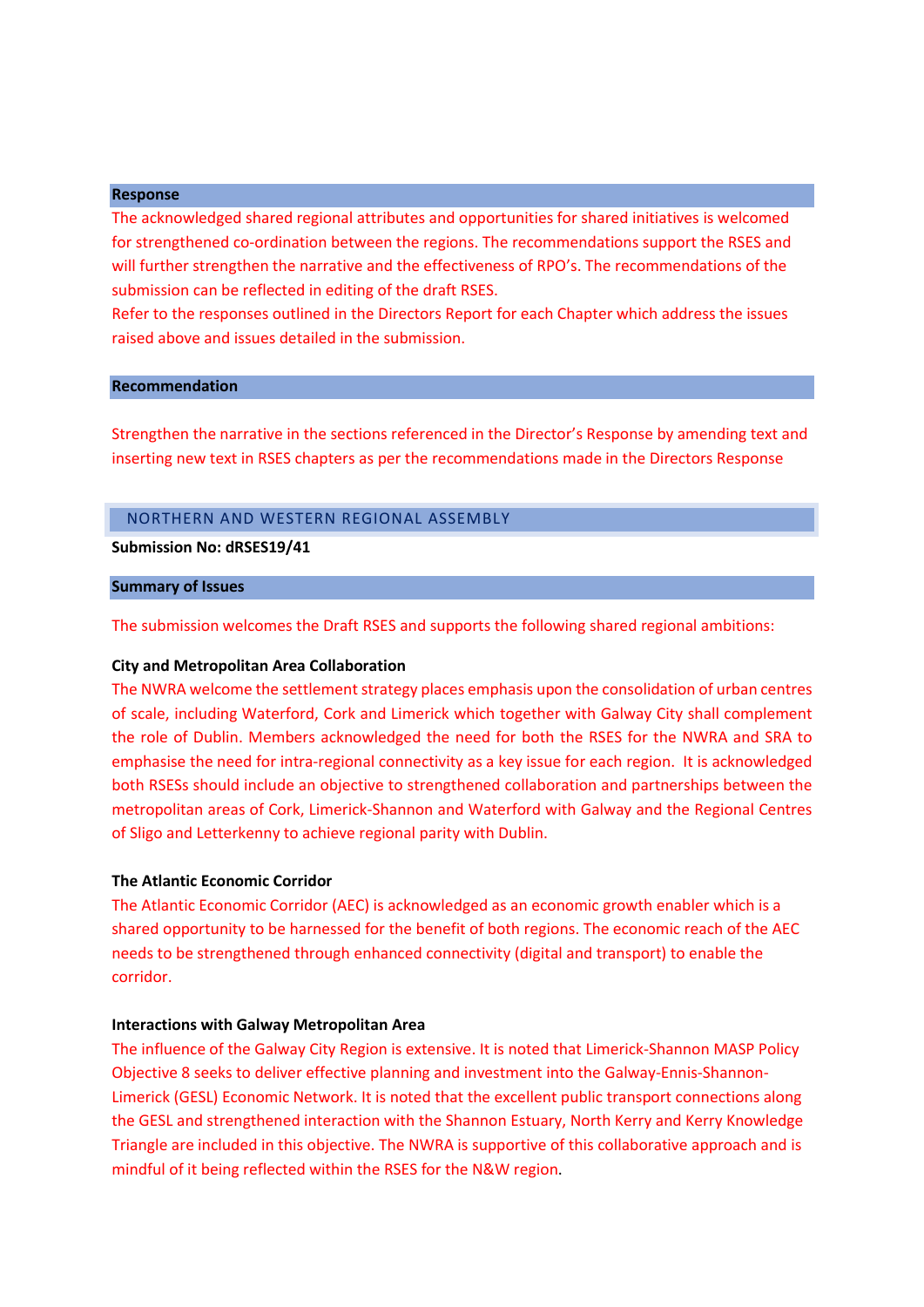## Other Opportunities for Cross Regional Collaboration

Members also noted commonality of RPO's and regional enablers across both RSESs that would benefit from close collaboration at implementation stage, including, but not limited to:

- Regional Freight Strategy.
- Shared Marine and Blue Economy potential as key enablers, with both regions possessing extensive
- Coastlines, ports, and fisheries.
- Cross regional greenways and blueways.
- Cross regional renewable energy and green technology initiatives
- Shared tourism corridors, the Wild Atlantic Way, Ireland's Ancient East and Ireland's Hidden Heartlands, identified as key enablers
- Both strategies place an emphasis on optimisation of digital infrastructure and pursue Smart Regions.

# Monitoring

On-going collaboration between the two regions will be encouraged and facilitated to assist the monitoring and implementation stages of both RSES in the regions.

## Response

The acknowledged shared regional attributes and opportunities for shared initiatives is welcomed for strengthened co-ordination between the regions. The recommendations support the RSES and will further strengthen the narrative and the effectiveness of RPO's. The recommendations of the submission can be reflected in editing of the draft RSES.

Refer to the responses outlined in the Directors Report for each Chapter which address the issues raised above and issues detailed in the submission.

## Recommendation

Strengthen the narrative in the sections referenced in the Director's Response by amending text and inserting new text in RSES chapters as per the recommendations made in the Directors Response

# 1.7.6 Limerick City and County Council

## Summary of Issues

# 6. Chapter 5: Environment

With respect to RPO 104 "Circular Economy" (pg. 119) it is considered that the promotion of incineration as a method of waste management is at odds with this approach. In this regard, a ban on incineration within the Southern Region is required.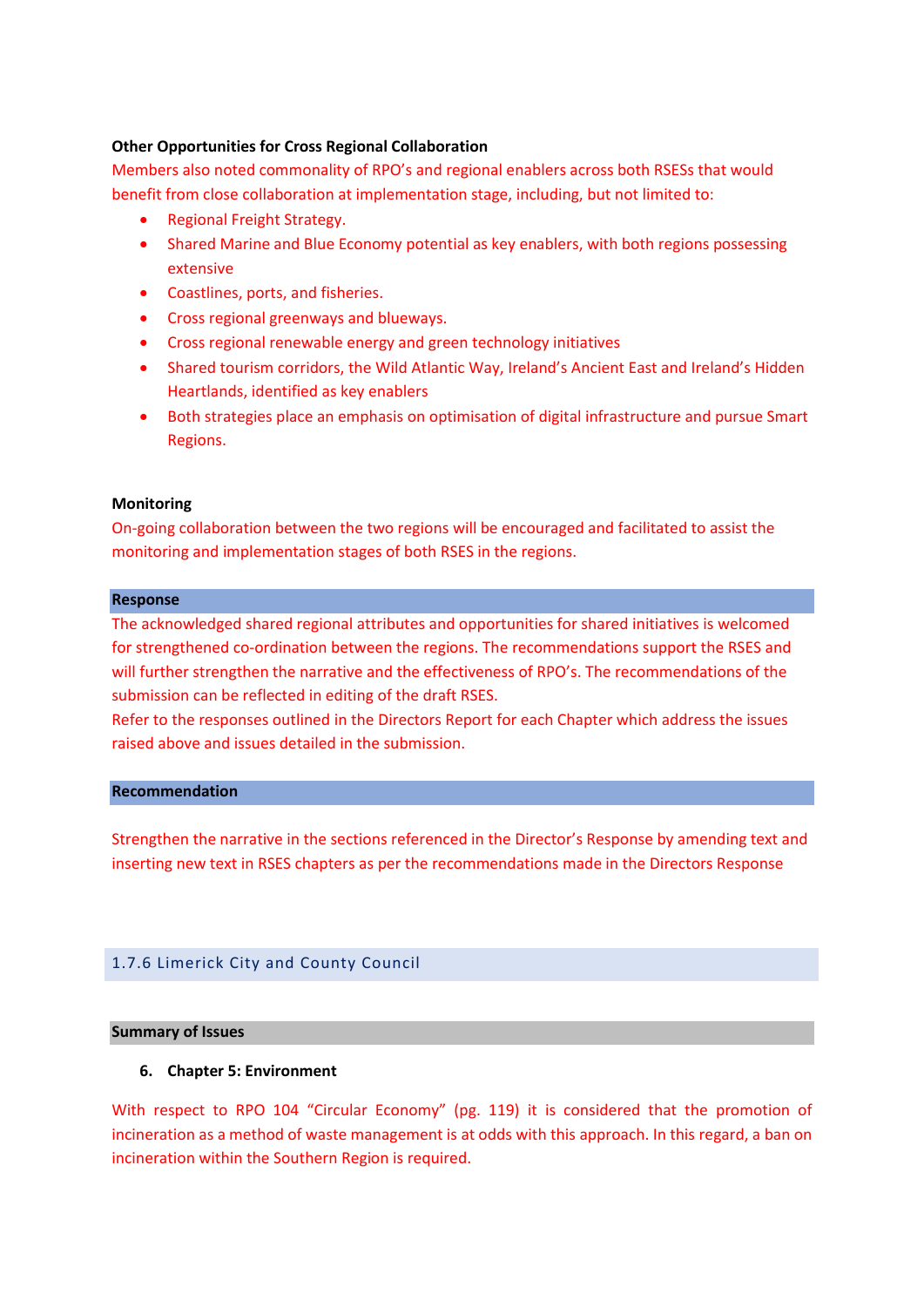#### Response

#### 6. Chapter 5: Environment

The Director notes the request for a ban on incineration within the Southern Region from the Elected Members of Limerick City. It is considered that such decisions are a matter for national government and not the Regional Assembly.

### 1.7.10 Clare County Council

Summary of Issues

### 5. Infrastructure

Clare County Council elected members have indicated their opposition to the use of Natural Gas sourced through fracking. It is requested that this sentiment be included in the text of the plan.

### Response

### 5. Infrastructure

The Director notes that the Clare County Council Elected Members have indicated their opposition to the use of Natural Gas sourced through fracking. It is considered that such decisions are a matter for national government and not the Regional Assembly.

# CHAPTER 3. PEOPLE AND PLACES

## 3.4 CITIES – METROPOLITAN AREAS

### Summary of Issues

### Issue (ii) MASP Boundaries

A number of submissions state the Regional Assembly should review the Waterford MASP Boundary to provide a realistic functional boundary to the city

#### Response

#### Issue (ii) MASP Boundaries

Add sentence to state that 'Additional narrative on the towns within the catchment area around Waterford can be included in the Waterford MASP'.

### 3.5 KEY TOWNS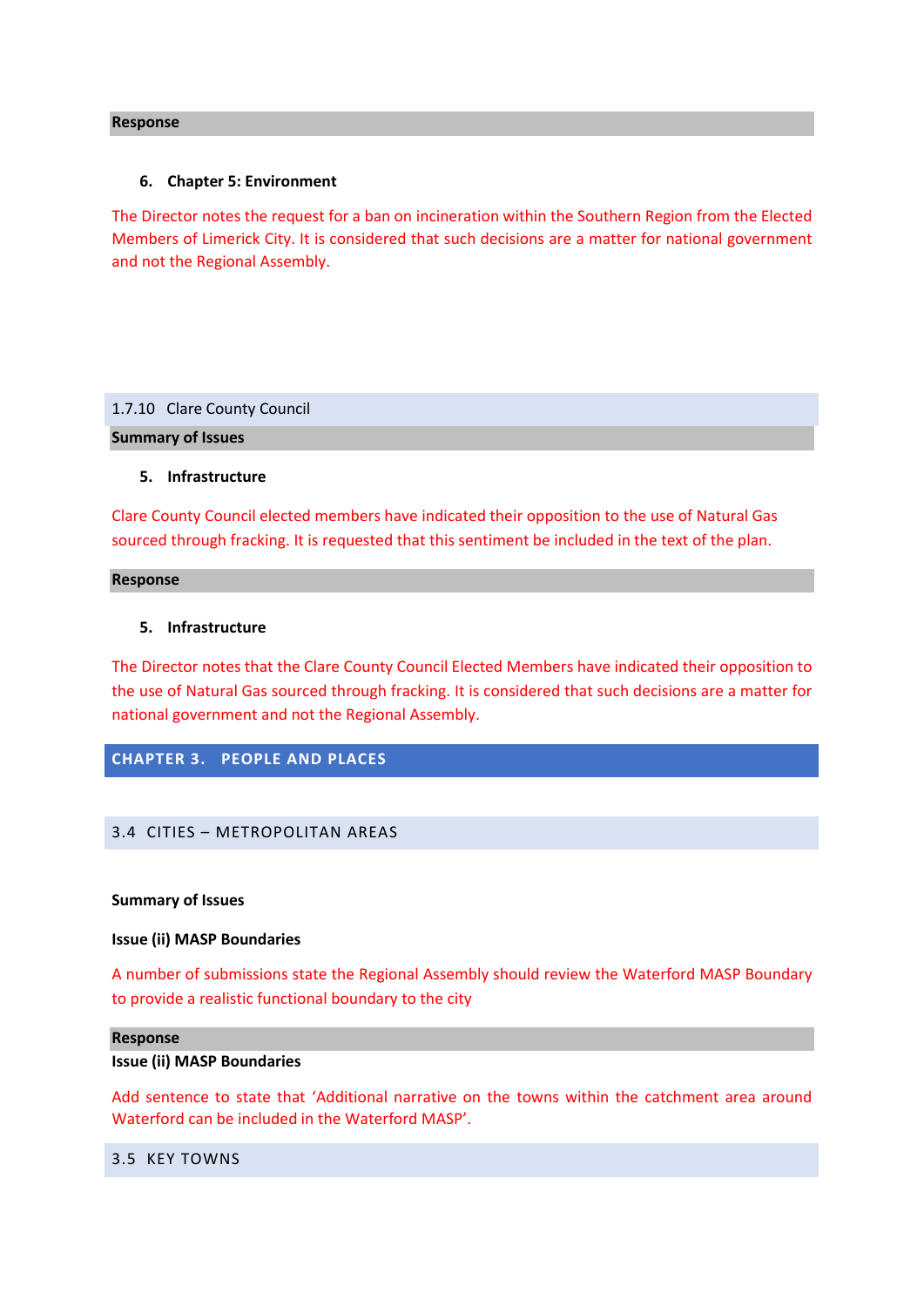### Summary of Issues

### INSERT Issue (ii) A Cross boundary Issues

A number of submissions suggest cross boundary issues are addressed by requirement for Joint Urban Area Plans

### Response

Cross Boundary issue addressed under Issue (ii)

### Issue (ix) Specific Recommendations for Key Towns

Add in Kilkenny: True role of Kilkenny not recognised as significant regional driver

# CHAPTER 5. ENVIRONMENT

19 – 100 (Limerick City and County Council – Executive submission), 19 /99 (Limerick City and County Council – Members submission), 19 /103 (Limerick Mayor – Elected Members Submission), 19/154 (Clare County Council), 19/21 (Elected Members of Tipperary County Council), 19/54, 19/102, 19 /66, 19/113, 19/175, 19/169, 19/115, 19/120 (DoCHG), 19/66, 19/88, 19/119, 19/101 (EPA), 19/138, 19/126, 19/123, 19/110, 19/186, 19/07, 19/37, 19/25, 19/158, 19/28, 19/29, 19/108, 19/77, 19/147, 19/114, 19/82, 19/162 (Waterford City and County Council), 19/50, 19/71, 19/73, 19/116 (Wexford County Council), 19/117, 19/84, 19/58, 19/85, 19/86, 19/19, 19/98, 19/163, 19/188, 19/196, 19/197, 19/198, 19/17, 19/09, 19/133, 19/55, 19/02, 19/18, 19/61 (Cork County Council), 19/67 (Cork City Council), 19/124 (Kerry County Council), 19/40, 19/135, 19/140, 19/197, 19/166, 19/171, 19/178, 19/105, 19/139, 19/156, 19/168, 19/195, 19/81, 19/68, 19/127, 19/151, 19/01, 19/20, 19/89, 19/45, 19/63, 19/193, 19/142, 19/140, 19/204, 19/32, 19/148, 19/150, 19/156, 19/157,

## 5.1 Resource Efficiency & Transition To A Low Carbon Economy

### Summary of Issues

With respect to RPO 104 "Circular Economy" (pg. 119) it is considered that the promotion of incineration as a method of waste management is at odds with this approach. In this regard, a ban on incineration within the Southern Region is required.

Clare County Council elected members have indicated their opposition to the use of Natural Gas sourced through fracking. It is requested that this sentiment be included in the text of the plan.

#### Response

The Director notes the request for a ban on incineration within the Southern Region from the Elected Members of Limerick City and County Council and the that the Clare County Council Elected Members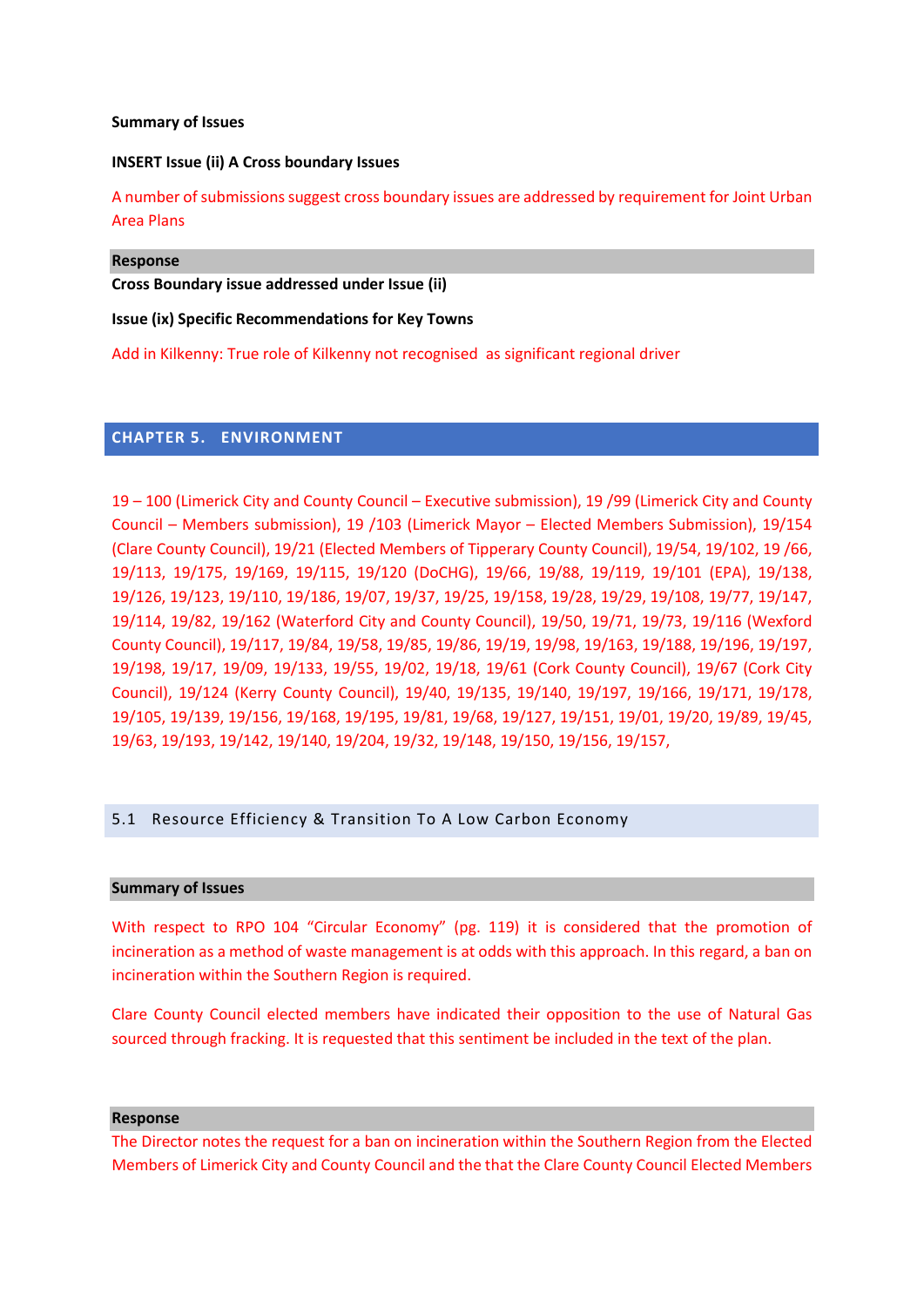have indicated their opposition to the use of Natural Gas sourced through fracking. It is considered that such decisions are addressed by national policy 'A Resource Opportunity' and are a matter for national government and not the Regional Assembly.

However, an additional point to address concerns about incineration / waste to energy systems is to focus on the Circular Economy. Developing the Circular Economy– recycling, re-use, composting, etc,.. – is key to minimising waste so as to avoid need for incineration

Existing RPO 105 is important in the drive against waste and need for incineration – supporting EU Action Plan 'Closing the Loop'.

# NOTE: Delete section 5.4 Creating A Clean Environment for A Healthy Society

# CHAPTER 6. CONNECTIVITY

# 6.6 TRANSPORT INVESTMENT PRIORITIES

### Response

## (Xiii) Priorities for the Waterford Metropolitan Area

Add to end of parag.:

Strengthened content to include development of an integrated Transport Hib at North Quays including relocation of the railway station, additional bridge crossings to the east of planned pedestrian/public transport bridge and development of Park and Ride locations for Waterford.

## CHAPTER 7. QUALITY OF LIFE

### 7.6 CHILDCARE, EDUCATION & LIFELONG LEARNING

### Summary of issues

Additional issue for inclusion: RPO 176 should be amended to reference development of TUSE campus at Wexford. Add. RPO should specify that all TUSE campuses provide land for associated industry

#### Response

(V) Childcare, Education & Lifelong Learning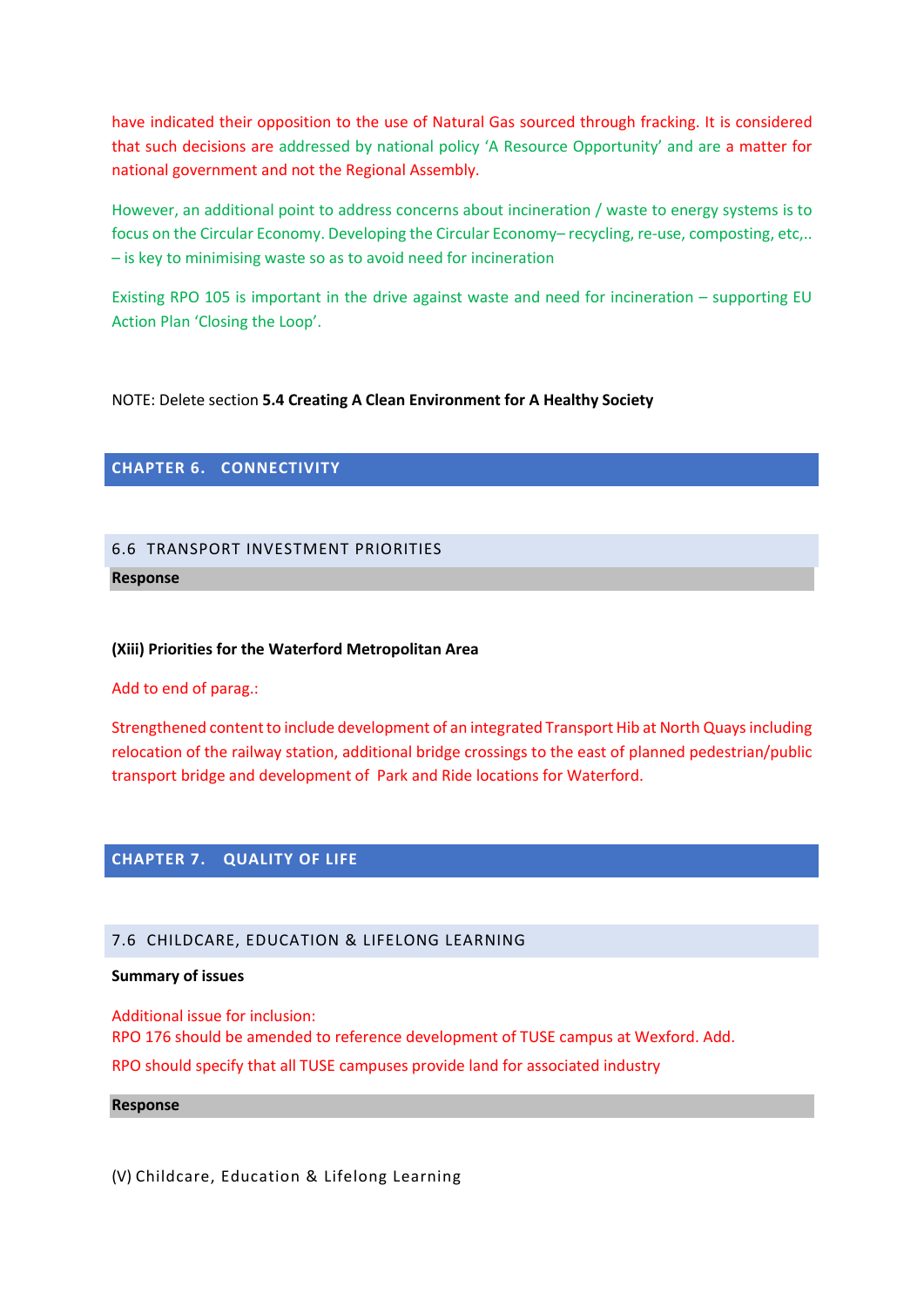Add to end of parag.:

The section and RPO 176 can be reviewed and strengthened to reference TUSE campus at Wexford and that all TUSE campuses consider provision of land for associated industry/enterprise

## 7.15 REGIONAL RECREATIONAL AND SPORTING FACILITIES

### Summary of issues

Additional issue for inclusion:

Investment in passive and active sporting and recreational facilities and high quality public open space.

Response

(iV) Regional Recreational and Sporting Facilities (7.2.5)

Add to end of parag.:

Strengthening parag to include Investment in passive and active sporting and recreational facilities and high quality public open space.

### AMEND:

(i): Natural Amenities (7.3.1)

Replace last parag. with:

Protection for the network of Natura 2000(European) sites can be strengthened to state that Development Plans shall include an objective for protection of European sites. This change would be most appropriate at RPO 1 – Environmental Assessment.

### Recommendation

Amend and strengthen text in the following RPOs as recommended in the Director's Response: Additional RPO Reference:

RPO 194 Natural Heritage, Biodiversity and Built heritage assets.

RPO 1 – Environmental Assessment (Could be considered a Material Amendment)

## CHAPTER 9 IMPLEMENTATION, MONITORING AND EVALUATION

## 19/140

# 9.4 MONITORING AND REPORTING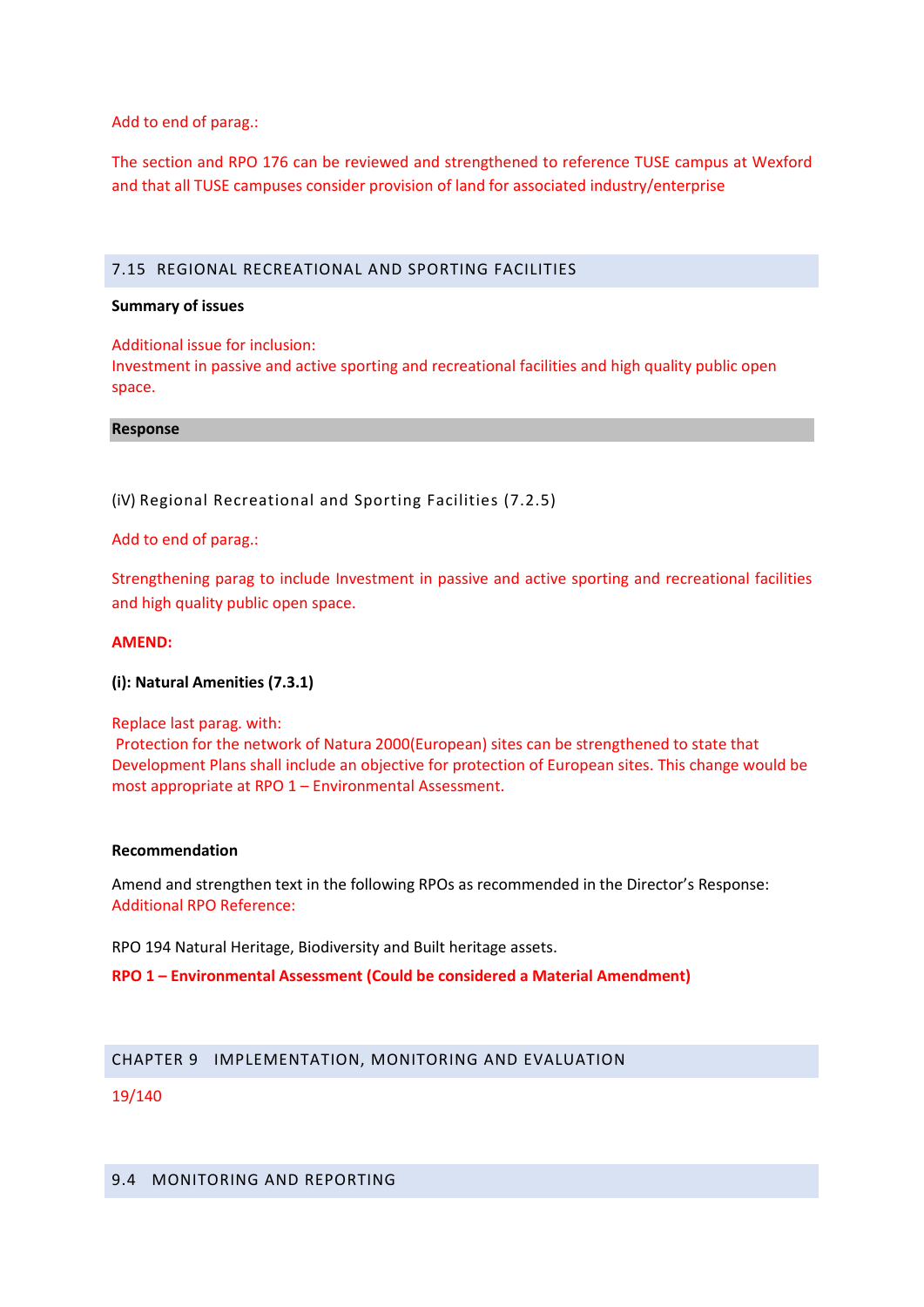### Recommendation

Strengthen the narrative in the sections referenced in the Directors Response by amending text and inserting new text/objective in the RSES chapters as per the recommendations made in the Directors Response including:

WATERFORD MASP

# 4.1 SUSTAINABLE MOBILITY

### Summary of Submissions

Additional issue for inclusion: Reference additional bridge links to build north-south connectivity

### Response

Add to end of parag.:

Additional content and objectives to reference the planned Integrated Transport ub, additional bridge links to build north-south connectivity and park and ride

## APPENDIX 2

SEA/AA/SFRA

## Submission Number(s)

19/45, 19/63, 19/100 (Limerick City and County Council – Executive submission), 19/101, 19/196

### Response

19/100 (Limerick City and County Council – Executive submission) This submission seeks a number of clarifications with respect to the Flood Risk Appraisal Report and Environmental Report.

## 19/101

The Environmental protection Agency (EPA) has provided and number of clarifications and useful links to updated reports for air, greenhouse gas emissions, land cover and recent EPA reports.

## 19/196

This submission states that the SEA Environmental Report itself does meet the requirements of the Directive in its formulation of baseline data, objectives, targets and monitoring and should be rejected in its present form.

## 19/45

This submission is critical of the planning, environmental & technical assessments and authorisation of windfarms in Ireland. It also comments on the policy in the RSES relating to the safeguarding of